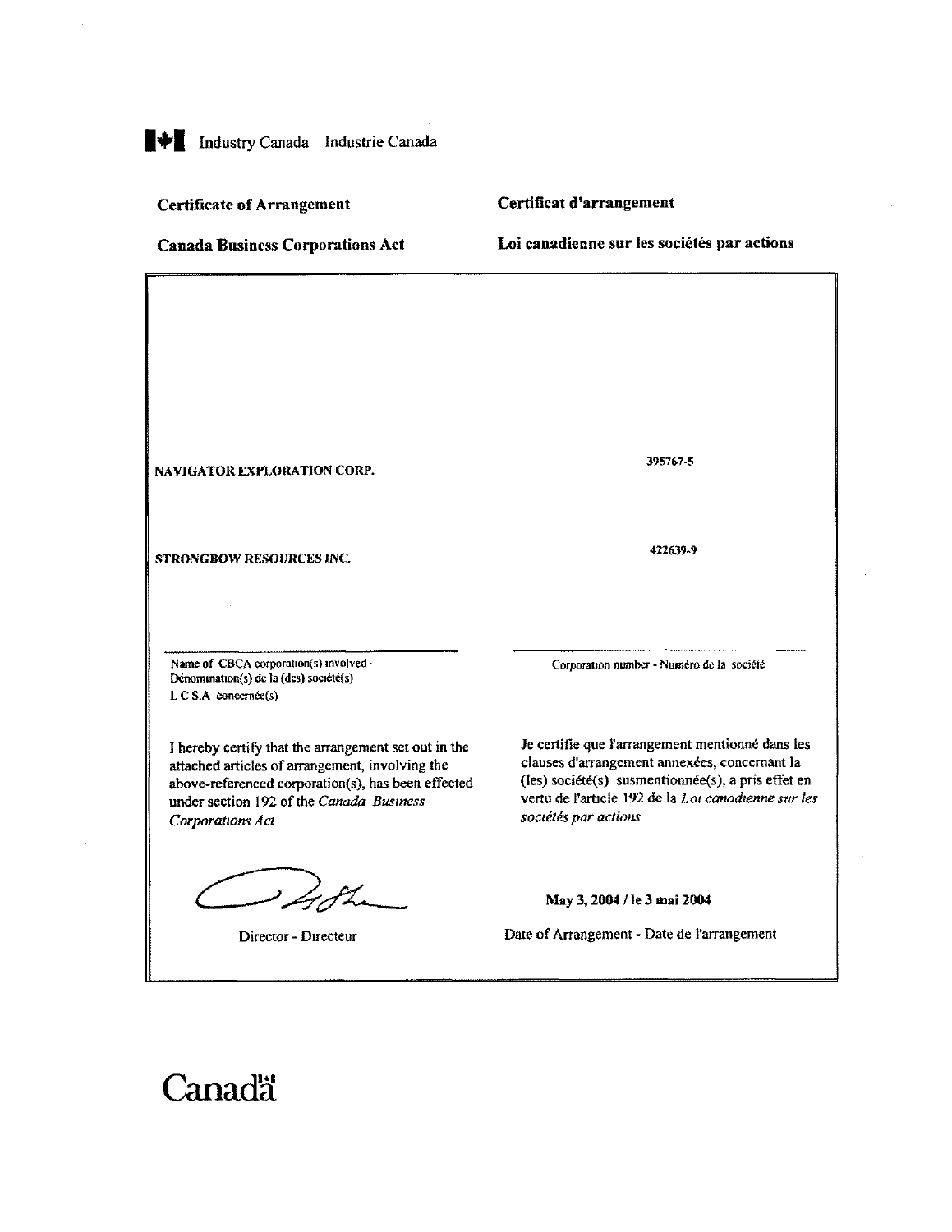## Articles of Arrangement

| Industry Canada Industrie Canada<br>Canada Business Loi canadienne sur les<br>Corporations Act sociétés par actions           |                     | <b>FORM 14.1</b><br><b>ARTICLES OF</b><br><b>ARRANGEMENT</b><br>(SECTION 192) |              | <b>FORMULE 14.1</b><br><b>CLAUSES D'ARRANGEMENT</b><br>(ARTICLE 192) |
|-------------------------------------------------------------------------------------------------------------------------------|---------------------|-------------------------------------------------------------------------------|--------------|----------------------------------------------------------------------|
| Name of applicant corporation(s)<br>$\mathbf{I}$                                                                              |                     |                                                                               | $\mathbf{2}$ | Corporation No(s).                                                   |
| STRONGBOW RESOURCES INC.<br><b>NAVIGATOR EXPLORATION CORP.</b>                                                                |                     |                                                                               |              | 422639-9<br>395767-5                                                 |
| Name of the corporation(s) the articles of which are amended, if applicable<br>3 <sup>1</sup>                                 |                     |                                                                               | 4            | Corporation No(s)                                                    |
| STRONGBOW RESOURCES INC.                                                                                                      |                     |                                                                               |              | 422639-9                                                             |
| Name of the corporation(s) created by amalgamation, if applicable<br>5.                                                       |                     |                                                                               | 6            | Corporation No(s)                                                    |
| STRONGBOW EXPLORATION INC.                                                                                                    |                     |                                                                               |              | 423627-1                                                             |
| Name of the dissolved corporation(s), if applicable<br>$\tau$                                                                 |                     |                                                                               | 8            | Corporation No(s)                                                    |
| N/A                                                                                                                           |                     |                                                                               |              |                                                                      |
| Name of corporations involved, if applicable<br>9                                                                             |                     |                                                                               |              | 10 Corporation No(s) or jurisdiction<br>of incorporation             |
| N/A.                                                                                                                          |                     |                                                                               |              |                                                                      |
|                                                                                                                               |                     |                                                                               |              |                                                                      |
| 11 In accordance with the order approving the arrangement,                                                                    |                     |                                                                               |              |                                                                      |
| the articles of the above-name corporation(s) are amended in accordance with the attached plan of arrangement<br>(a)          |                     |                                                                               |              |                                                                      |
| The name of STRONGBOW RESOURCES INC. will be changed to "STRONGBOW EXPLORATION INC."                                          |                     |                                                                               |              |                                                                      |
| (b) $\boxtimes$ the following bodies corporate are amalgamated in accordance with the attached plan of arrangement            |                     |                                                                               |              |                                                                      |
| STRONGBOW RESOURCES INC. and NAVIGATOR EXPLORATION CORP.<br>(see attached Appendix "A")                                       |                     |                                                                               |              |                                                                      |
| the above-named corporation(s) is(are) liquidated and dissolved in accordance with the attached plan of<br>(c)<br>arrangement |                     |                                                                               |              |                                                                      |
| (d) $\boxtimes$ the plan of arrangement attached hereto, involving the above-named body(ies), corporate is hereby effected    |                     |                                                                               |              |                                                                      |
| Date                                                                                                                          | Signature           |                                                                               |              | Capacity                                                             |
| May 3, 2004                                                                                                                   |                     | Mullian J. Krist                                                              |              | Director & President                                                 |
| For Departmental Use Only                                                                                                     | <b>Printed Name</b> |                                                                               |              |                                                                      |
| Filed MAY 03 2004                                                                                                             | WILLIAM WOLFE       |                                                                               |              |                                                                      |

 $\mathcal{L}$ 

IC 3189 (2001/11)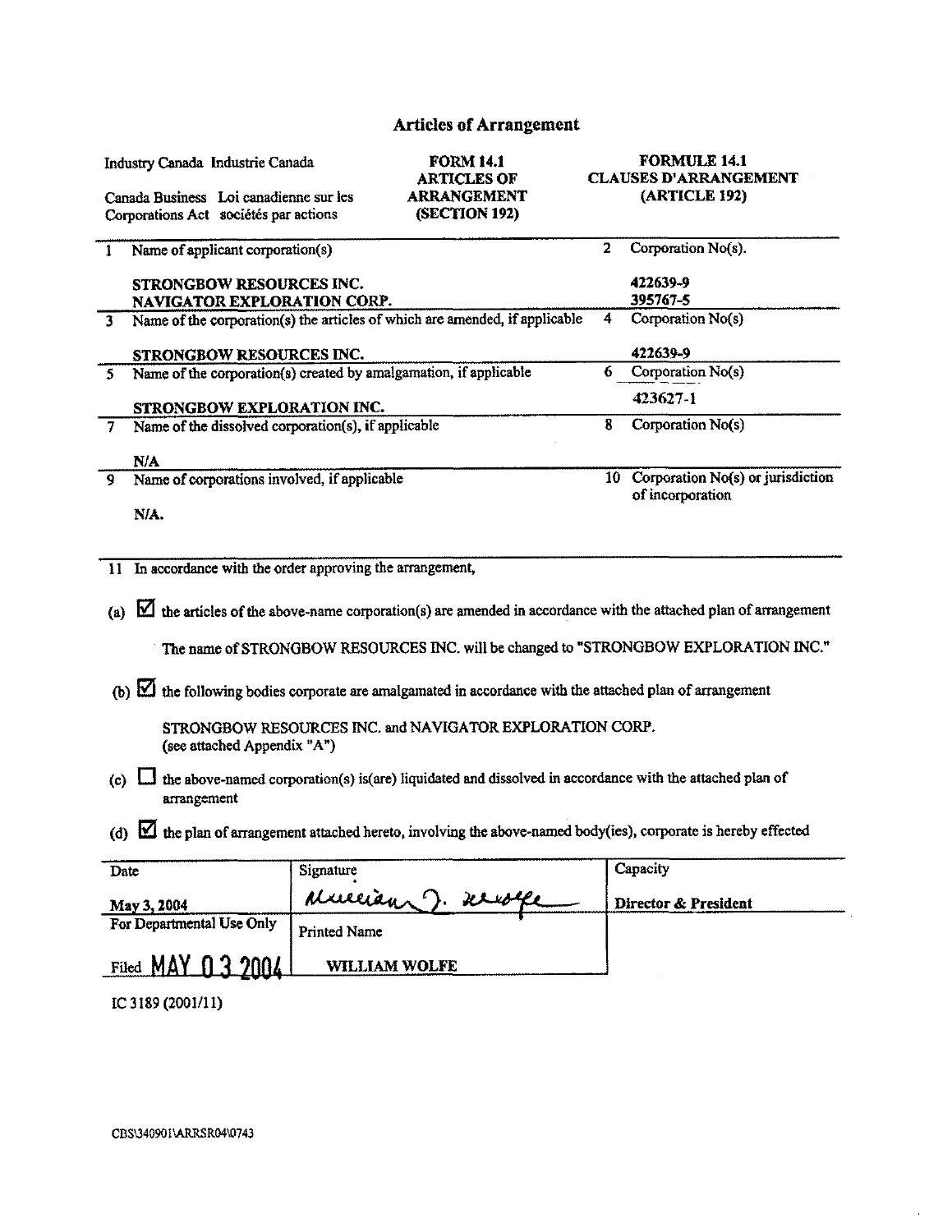## APPENDIX "A"

The name of the Corporation shall be "Strongbow Exploration Inc." .

The registered office of the Corporation is to be situated in British Columbia.

The Corporation shall be authorized to issue an unlimited number of common shares.

The number of directors of the Corporation shall be a minimum of three directors and a maximum of ten directors.

The common shares of the Corporation shall not have any restrictions on transfer and there shall be no restrictions on the business of the Corporation.

The directors of the Corporation may appoint one or more additional directors, who shall hold office for a term expiring not later than the close of the next annual general meeting of shareholders, but the total number of directors so appointed may not exceed one third of the number of directors elected at the previous annual meeting of shareholders or, if prior to the first annual general meeting of the Corporation, may not exceed 2.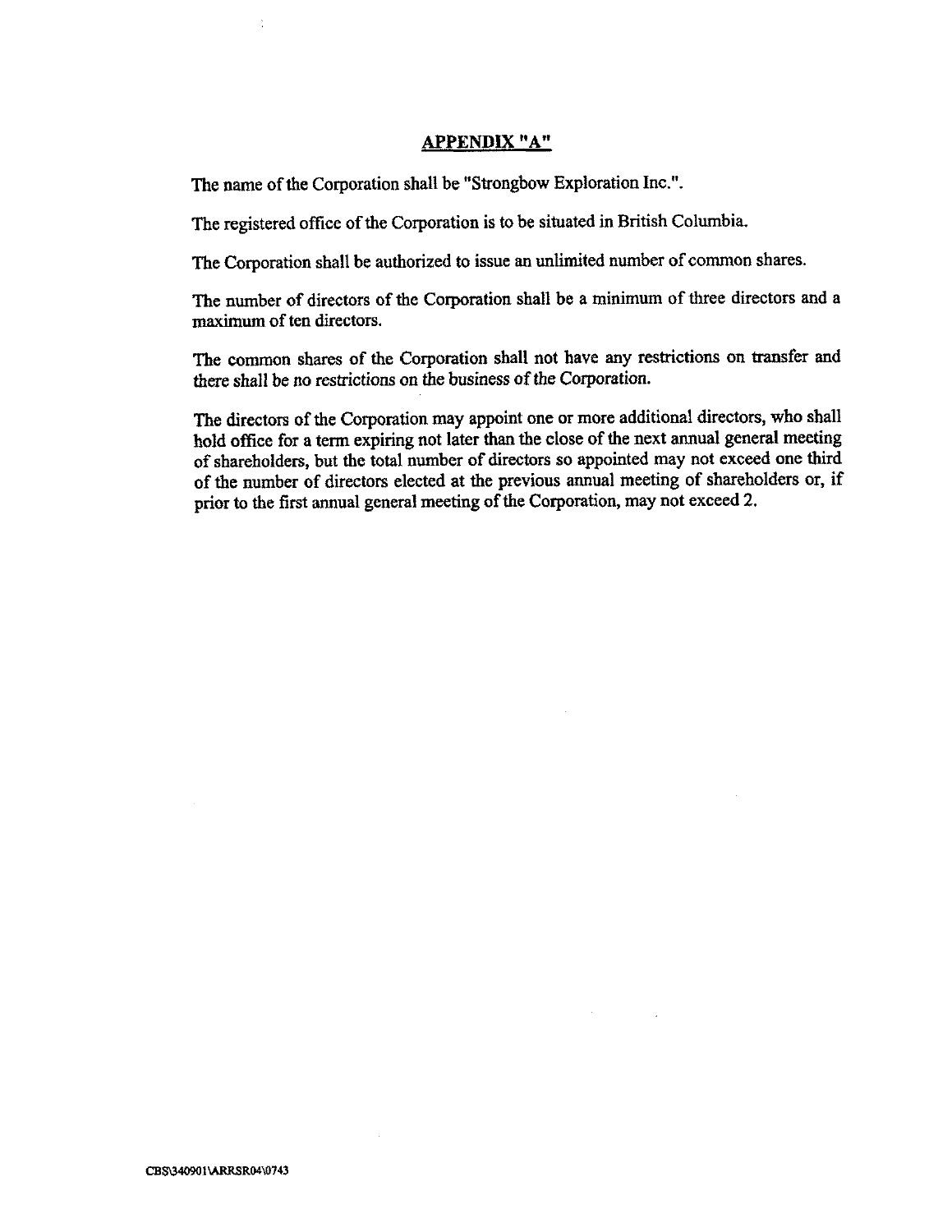#### PLAN OF ARRANGEMENT

## TO THE ARRANGEMENT AGREEMENT MADE AS OF FEBRUARY 25, 2004 BETWEEN STRONGBOW RESOURCES INC. AND NAVIGATOR EXPLORATION CORP.

## PLAN OF ARRANGEMENT UNDER SECTION 192 OF THE CANADA BUSINESS CORPORATIONS ACT

## ARTICLE I-INTERPRETATION

#### <sup>1</sup> .01 Definitions

In this Plan of Arrangement, unless something in the subject matter or context is inconsistent therewith:

- (a) "Act" means the Canada Business Corporations Act, R.S .C., 1985, c. C-44, as amended;
- (b) "Agreement" means the Arrangement Agreement to which this Exhibit I is attached, including the Exhibits thereto as the same may be supplemented or amended from time to time;
- (c) "Arrangco" means Strongbow Exploration Inc., the continuing corporation of the amalgamation contemplated under the Plan of Arrangement;
- (d) "Atrangco Shares" means the common shares in the capital of Arrangco;
- (e) "Arrangement" means an arrangement between Strongbow, Navigator and their respective Shareholders under the provisions of Section 192 of the Act, on the terms and conditions set forth in the Plan of Arrangement;
- (f) "Articles of Arrangement" means the proposed Articles of Arrangement to be filed with the Director to affect the Arrangement, such Articles of Arrangement to be substantially in the form of Draft Articles of Arrangement attached to the Agreement as Exhibit II;
- (9) "Court" means the Supreme Court of British Columbia;
- (h) "Director" means the "Director"as defined under the Act;
- (i) "Effective Date" means the date shown on the certificate of arrangement issued by the Director under the Act giving effect to the Arrangement;
- 6) "Final Order" means the final order of the Court approving the Arrangement;
- (f;) "Information Circular" means the information circular to be sent to Shareholders of Strongbow and Navigator in connection with the Meetings;
- (1) "Interim Order" means the order of the Court pursuant to the application therefor contemplated by Section 2.02 of the Arrangement Agreement;
- (m) "Navigator" means Navigator Exploration Corp., a corporation incorporated under the Act;
- (n) "Navigator Options" means all options, warrants or other securities convertible or exercisable to acquire Navigator Shares outstanding immediately prior to the filing of the Articles of Arrangement with the Director:
- (o) "Navigator Shares" means the common shares in the capital of Navigator;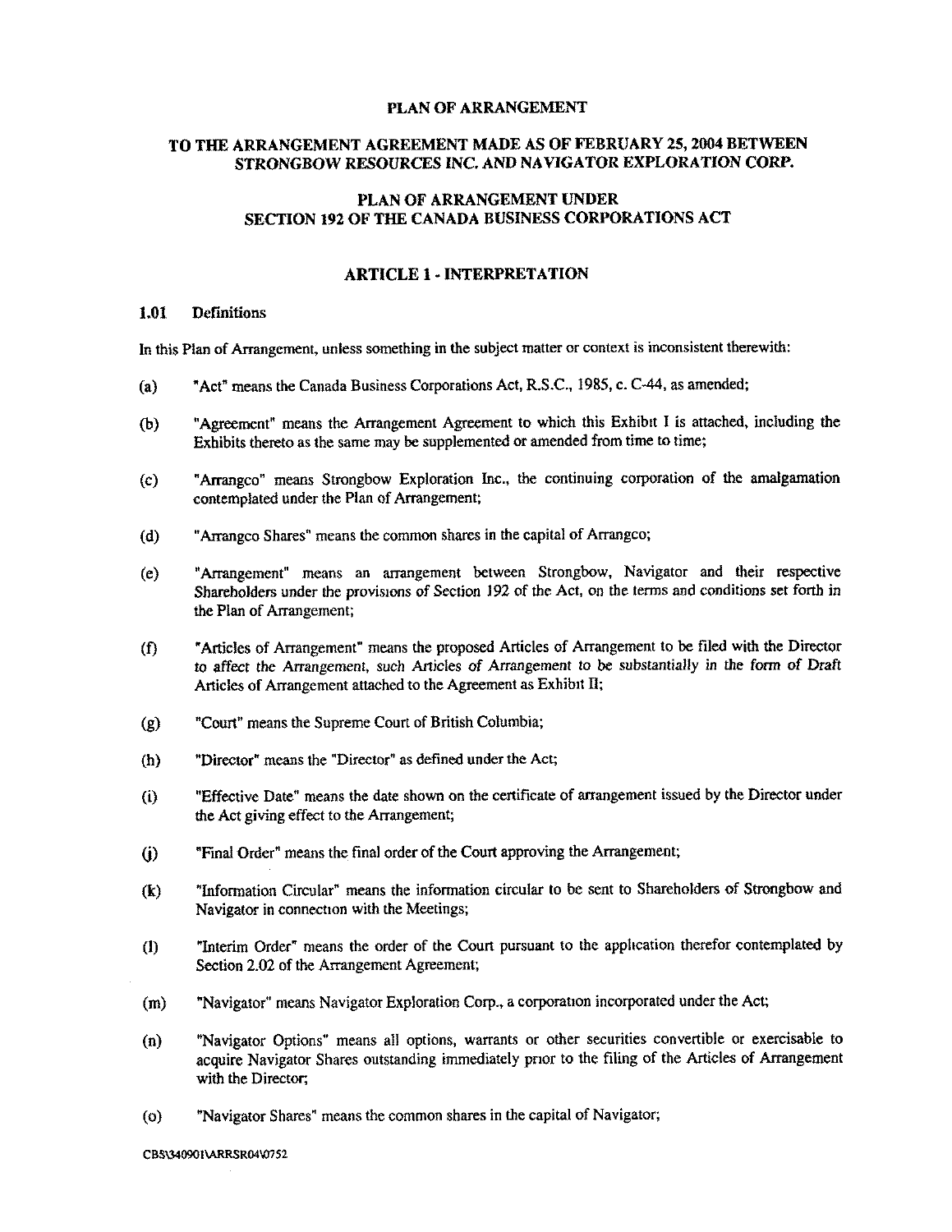- "Plan of Arrangement" means this plan of arrangement and any amendment or variation hereto made  $(p)$ in accordance with Section 6.01 of the Agreement;
- (q) "Registrar" means "registrar" as defined in the Act;
- (r) "Shareholder" or "holder of shares" means a holder of shares of the relevant corporation;
- (s) "Small Lot" means less than 100 Arrangeo Shares;
- (t) "Small Lot Shareholder" means a Shareholder who, based on such Shareholder's holdings of Navigator Shares or Strongbow Shares, would hold a Small Lot upon completion of the Arrangement;
- (u) "Strongbow" means Strongbow Resources Inc., a corporation incorporated under the Act;
- (v) "Strongbow Options" means all options, warrants or other securities convertible or exercisable to acquire Strongbow Shares outstanding immediately prior to the filing of the Articles of Arrangement with the Director; and
- (w) "Strongbow Shares" means the common shares in the capital of Strongbow .

#### 1.02 Headings

The division of this Plan of Arrangement into Articles and Sections and the insertion of headings are for convenience of reference only and shall not affect the construction or interpretation of this Plan of Arrangement. The terms "this Plan of Arrangement", "hereof" and "hereunder" and similar expressions refer to this Plan of Arrangement and not to any particular Article or Section hereof and include any agreement or instrument supplemental therewith, references herein to Articles and Sections are to Articles and Sections of this Plan of Arrangement.

#### 1.03 Number

In this Plan of Arrangement, unless something in the context is inconsistent therewith, words importing the singular number only shall include the plural and vice versa, words importing the masculine gender shall include the feminine and neuter genders and vice versa, words importing persons shall include individuals, partnerships, associations, trusts, unmcorporated organizations and corporations and vice versa and words importing shareholders shall include members .

## ARTICLE 2 - GOVERNING AGREEMENT

#### 2.01 Arrangement Agreement

This Plan of Arrangement is made pursuant and subject to the provisions of the Agreement

## ARTICLE 3 . ARRANGEMENT

#### 3.01 The Arrangement

On the Effective Date, the following will occur in the following order:

- (a) there shall be allotted to each holder of outstanding Navigator Shares that number of Strongbow Shares issuable to each such holder on the basis set out in Subsection 3.01(c) hereof;
- (b) there shall be allotted and reserved for issue to each holder of Navigator Options that number of Strongbow Shares issuable to such holders on the basis set out in Subsection 3.01(c) hereof, for issue upon the due exercise thereof and payment therefor as contemplated under Subsection  $3.01(h)(v)$ ;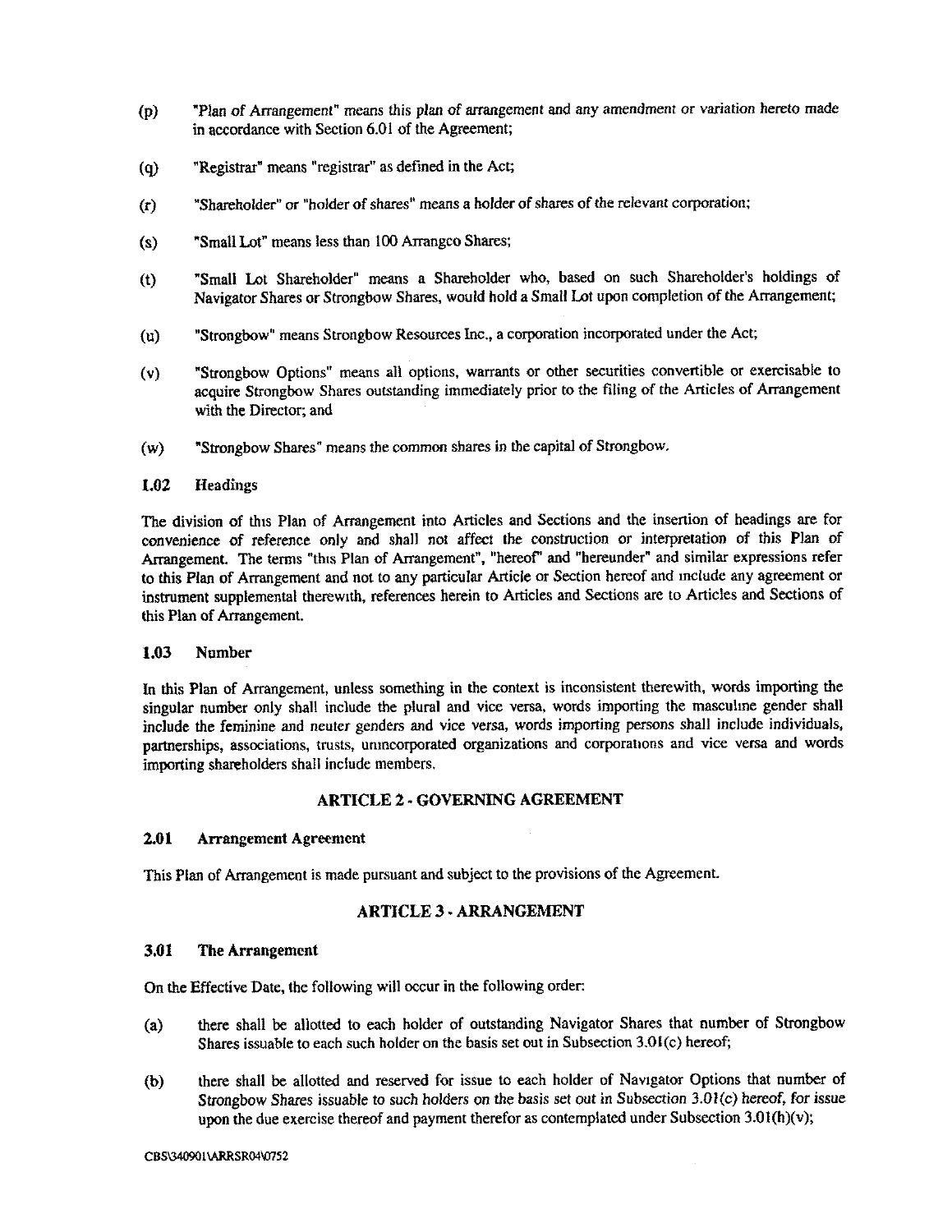- (c) subject to Section 5.03 hereof, all of the outstanding Navigator Shares (other than Navigator Shares held by persons who exercise dissent rights) shall be exchanged for Strongbow Shares on the basis of 0.70 of a Strongbow Share for each Navigator Share;
- (d) each holder of outstanding Navigator Shares shall cease to be a holder of Navigator Shares and the name of each such holder shall be removed from the securities register of Navigator and the name of such former holders of Navigator Shares shall be added to the securities register of Strongbow as holders of the number of Strongbow Shares as contemplated under Subsection 3.01(c);
- (e) Strongbow shall be entered on the securities register of Navigator as the holder of all of the outstanding Navigator Shares;
- (f) Strongbow's outstanding common shares shall be consolidated on a one (new)-for-two (old) basis;
- (g) Strongbow shall change its name to "Strongbow Exploration Inc ." ;
- (h) Strongbow and Navigator will complete a vertical short form amalgamation and continue as one corporation pursuant to which:
	- (i) all of the assets and liabilities of Navigator and Strongbow will become assets and liabilities of Arrangco,
	- (ii) the Navigator Shares will be cancelled without any repayment of capital in respect thereof,
	- (iii) the articles of Arrangco on completion of the vertical short form amalgamation shall be the same as the articles of Strongbow prior to completion of the vertical short form amalgamation,
	- (iv) no securities of Arrangco shall be issued in connection with such amalgamation and the stated capital of Arrangco after the Arrangement shall be the same as Strongbow's stated capital before the Arrangement,
	- (v) all of the Navigator Options shall be exchanged for options, warrants or other securities convertible or exercisable to acquire Arrangco Shares which are on substantially the same terms as the Navigator Options except that the rights thereunder to acquire Arrangco Shares shall be adjusted on the basis of 0.35 of an Arrangco Share for each Navigator Share which the holder had been entitled to acquire and the conversion or exercise price shall be adjusted by dividing it by  $0.35$ , and
	- (vi) all of the Strongbow Options shall be exchanged for options, warrants or other securities convertible or exercisable to acquire Arrangco Shares which are on substantially the same terns as the Navigator Options except that the rights thereunder to acquire Arrangco Shares shall be adjusted on the basis of 0.5 of an Arrangeo Share for each Strongbow Share which the holder had been entitled to acquire and the conversion or exercise price shall be adjusted by dividing it by 0.5;
- upon completion of the vertical short form amalgamation the Arrangeo Shares that are held by  $(i)$ Arrangco (which were the 14,413,397 Strongbow Shares held by Navigator prior to such amalgamation) shall be cancelled;
- $(i)$  the number of directors of Arrangco will be fixed at eight  $(8)$ ;
- (k) D. Grenville Thomas, John Proust, Robert Gannicott, Brian Peckford, Eira Thomas, William Wolfe, Ronald Netolitzky and Keith Christofferson will be appointed as directors of Arrangco;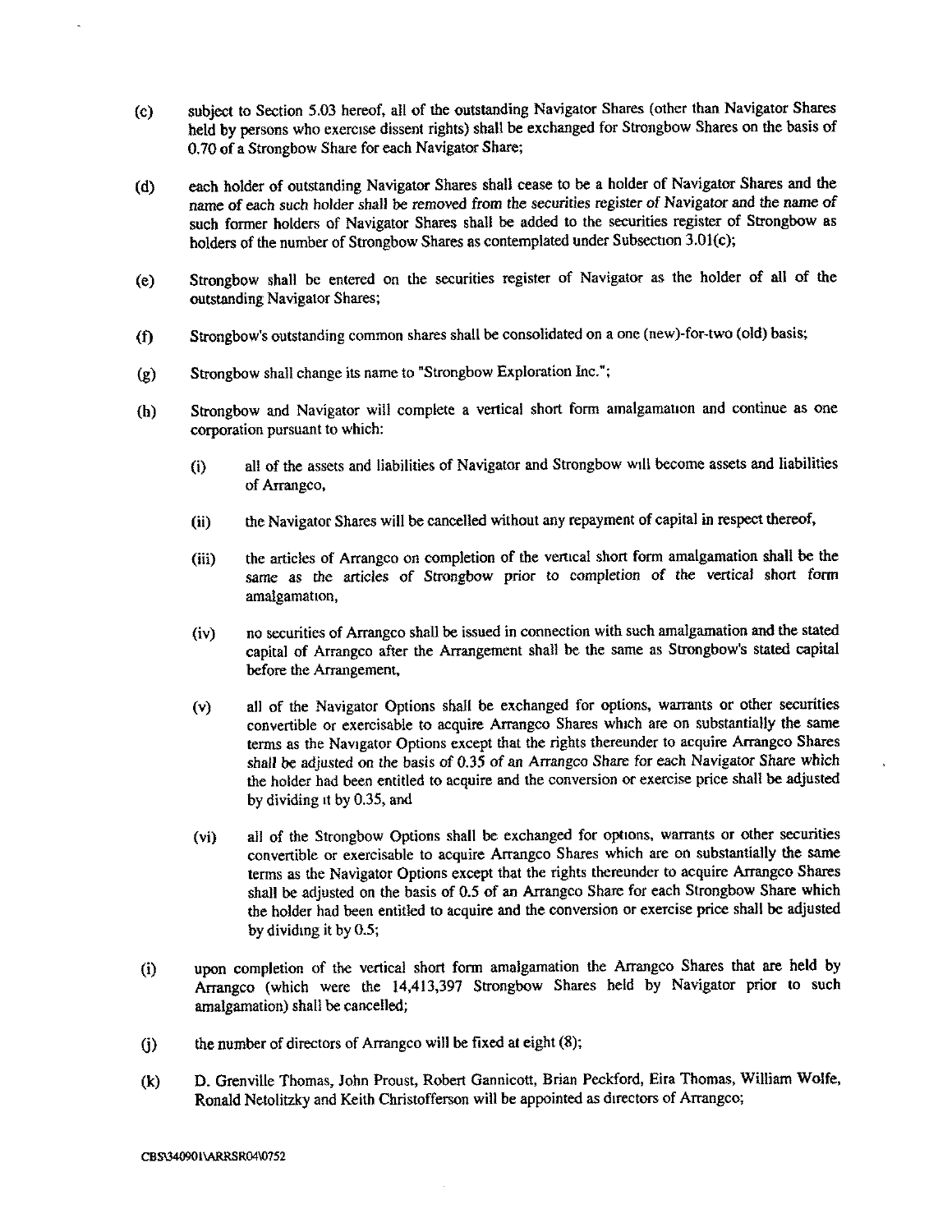- a Strongbow or Navigator Shareholder who receives a Small Lot on completion of the Arrangement  $(1)$ shall only be entitled to receive a cash payment upon surrender of his certificates representing former Navigator Shares or former Strongbow Shares of \$1.06 per Arrangco Share unless such Small Lot Shareholder specifically elects within 30 days of the Effective Date on the letter of transmittal referred to in Section 5.01 hereof to receive a share certificate representing the Arrangco Shares. If a Small Lot Shareholder does not elect to receive share certificates as described above, such Shareholder shall cease to be a Shareholder of Arrangco on the 31st day following the Effective Date and will only be entitled to the cash payment described above by complying with the procedure for surrender of share certificates set forth in Article 5 hereof. In such event, the Small Lot Shareholder shall be deemed to have disposed of his Small Lot on the 31<sup>st</sup> day following the Effective Date. If a cash payment payable in respect of any of the Arrangco Shares would be less than \$10, such payment will not be made; and
- the exchange, changes, appointments and other matters provided in this Section 3.01 shall be deemed  $(m)$ to occur on the Effective Date notwithstanding that all the procedures in connection therewith may not be completed until after the Effective Date.

## ARTICLE 4 - RIGHTS OF DISSENT

#### 4.01 Rights of Dissent

Holders of Strongbow Shares and Navigator Shares may exercise rights of dissent pursuant to and in the manner set forth in Section 190 of the Act, provided that the notice of dissent is given at or before the time of the relevant Meeting specified in the Notice of the relevant Meeting provided to the relevant corporation's Shareholders or the day otherwise ordered by the Court. Holders who duly exercise such rights of dissent and who:

- are ultimately to be paid fair value for their Shares in the relevant corporation shall be deemed to have  $(a)$ had their Shares cancelled on the Effective Date; or
- (b) are ultimately not entitled to be paid fair value for any reason for their Shares in the relevant corporation shall be deemed to have participated in the Arrangement on the same basis as any nondissenting holder of Shares in the relevant corporation and, if a Navigator Shareholder, shall be entitled to Arrangco Shares on the basis determined in accordance with Subsection 3.01(c) and (f) hereof (or cash in lieu thereof for Small Lot Shareholders who do not elect to receive certificates representing Arrangco Shares under the Arrangement, on the basis determined in accordance with Subsection 3.01(n) hereof), or, if a Strongbow Shareholder, shall be entitled to Arrangco Shares on the basis determined in accordance with Subsection 3.01(f) hereof (or cash in lieu thereof for Small Lot Shareholders who do not elect to receive certificates representing Arrangco Shares under the Arrangement).

## ARTICLE 5 - CERTIFICATES AND DOCUMENTATION

#### 5.01 Letter of Transmittal

As soon as reasonably practicable after the Effective Date, Arrangco shall forward or cause to have forwarded to each holder of Strongbow Shares and Navigator Shares just before the Arrangement, at the address of such holder as it appears on the register for such holders, a letter of transmittal and instructions for obtaining the certificate or certificates representing the Arrangco Shares to which such Shareholder is entitled pursuant to the Arrangement (and, for each Small Lot Shareholder, instructions for obtaining a cash payment and instructions on how to elect to receive certificates representing the Armngco Shares in lieu of the cash payment). Arrangco shall deliver to holders of Strongbow Shares and Navigator Shares that are not Small Lot Shareholders the certificate or certificates representing the number of Arrangco Shares to which such Shareholder is entitled pursuant to the Arrangement upon receipt by Arrangco of certificates representing the Strongbow Shares or the Navigator Shares, as applicable, at the office of the depositary indicated in the

#### CBS\340901\ARRSR04\0752